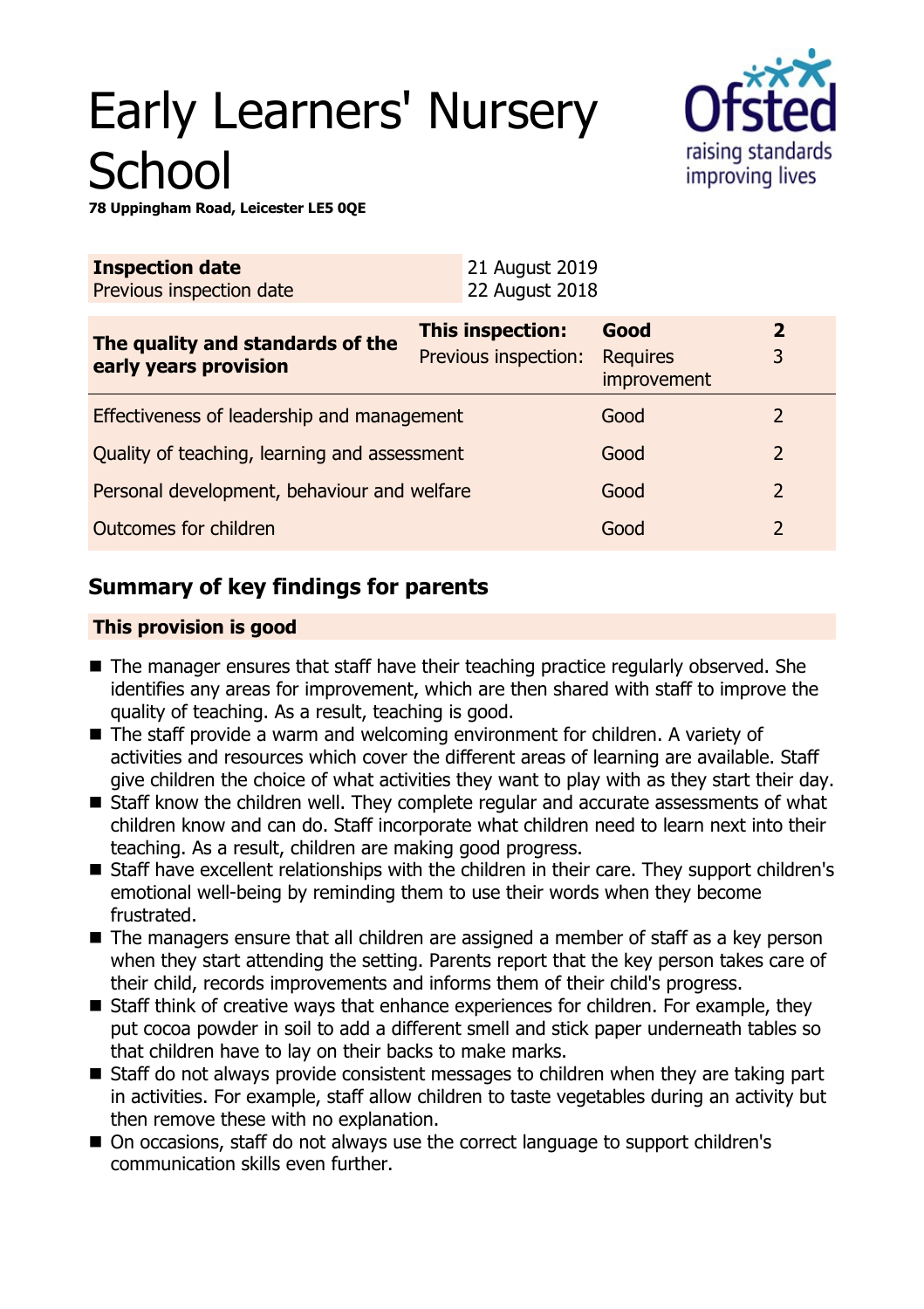## **What the setting needs to do to improve further**

## **To further improve the quality of the early years provision the provider should:**

- develop children's communication and language skills even further by using the correct terminology when speaking with children
- $\blacksquare$  further develop children's understanding skills by ensuring that staff give consistent messages through all aspects of their practice.

#### **Inspection activities**

- The inspector observed the quality of teaching during activities indoors and outdoors.
- $\blacksquare$  The inspector completed a joint observation of an activity with the deputy manager.
- The inspector viewed records in relation to staff suitability, certificates and relevant policies.
- $\blacksquare$  The inspector took account of the views of parents spoken to on the day of the inspection.

**Inspector** Christy Dave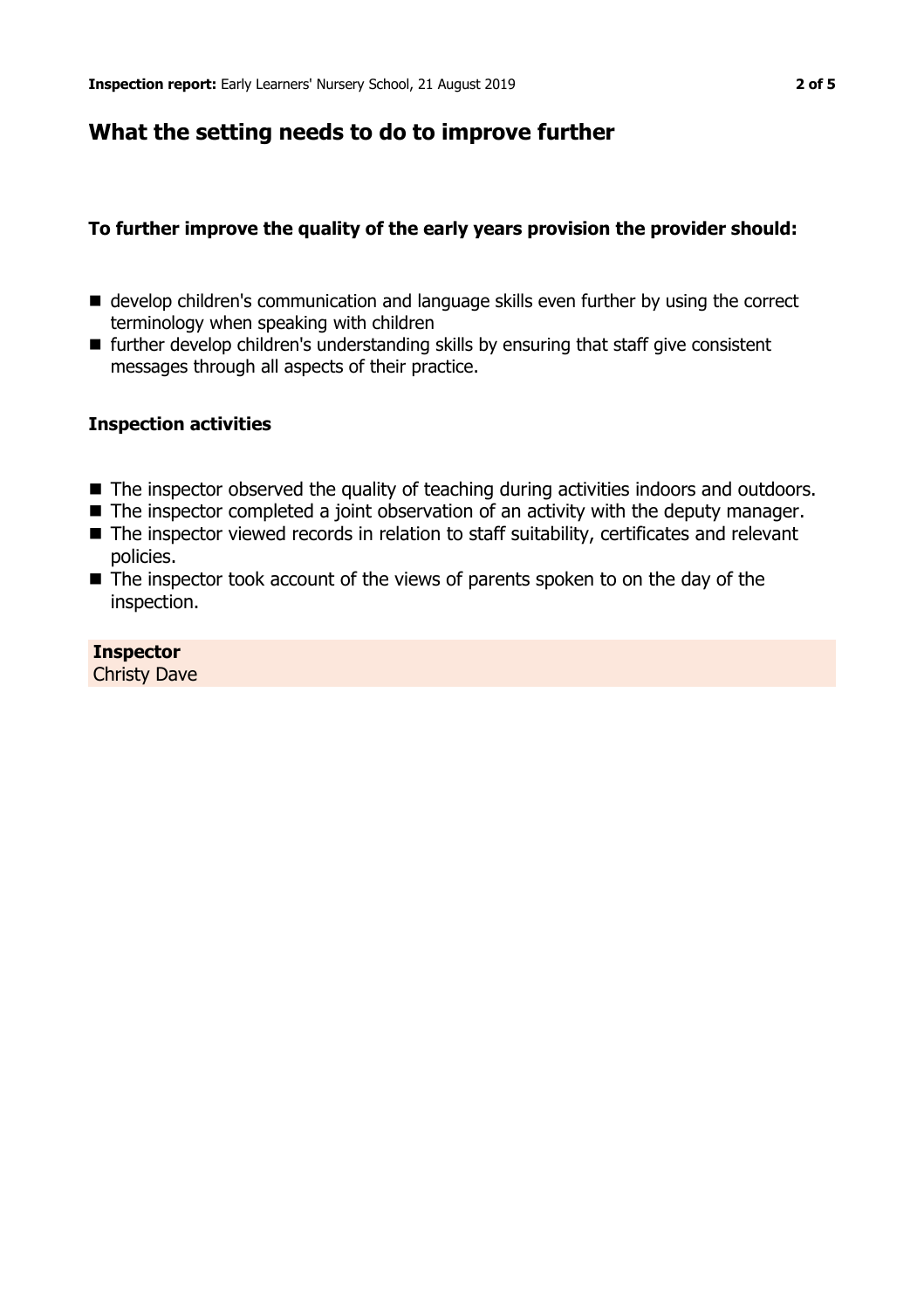# **Inspection findings**

## **Effectiveness of leadership and management is good**

Staff benefit from regular meetings with the deputy manager, where they get the opportunity to discuss their interactions with children and their teaching practice. Managers work in partnership with the local authority and have received support to improve staff practice. Safeguarding is effective. Managers and staff have a good understanding of the signs that may indicate a child is at risk of harm. They know the correct procedure to follow to ensure that any concerns are shared with the relevant agencies. Staff are also aware of the correct action to take should they have concerns about a colleague's behaviour. Managers obtain references and complete suitability checks on new staff, which ensures children are safe. Managers review the provision they offer. For example, they have plans to develop the outdoor area to keep children engaged. Managers seek feedback from parents via questionnaires and a suggestion box.

## **Quality of teaching, learning and assessment is good**

Staff are well qualified and use their knowledge to ensure that children receive goodquality learning experiences. They ask parents to provide information about their children when they first start, so that learning can be tailored to each child. Staff consider children's interests and engage well in their play. For example, when a child wants to run outside, a member of staff runs a race with them. The member of staff extends this activity by using a scooter to further promote physical development. Staff talk and sing to the children as they take part in activities. They introduce language and know when to step back. For example, a member of staff pauses when singing a nursery rhyme to allow the child to sing alone.

## **Personal development, behaviour and welfare are good**

Staff are good role models and regularly praise children for their achievements, building children's self-esteem. Children are happy and confident and behave well. Staff support children to take turns as they put their hand in the air to answer a question during circle time. Staff skilfully involve themselves in children's role play, developing children's imaginative skills. For example, ringing a 'doorbell' as children pretend that a shed is a house. Staff ensure the good health of children by reminding them to wash hands before eating. Children follow instruction well and are aware of the routines. Younger children are keen to learn and have a go at things themselves. For example, a young child perseveres in placing a handle over her hand, recalling how to do this this from a previous activity.

## **Outcomes for children are good**

Children make typical progress from their starting points. Older children confidently take part in circle time, identifying the day of the week. Younger children speak about the weather, developing their communication and language skills. Older children recognise and know the letters in their own name. They accurately count the number of children who are sat together for lunch. This develops their mathematical skills ready for the next stage in their learning.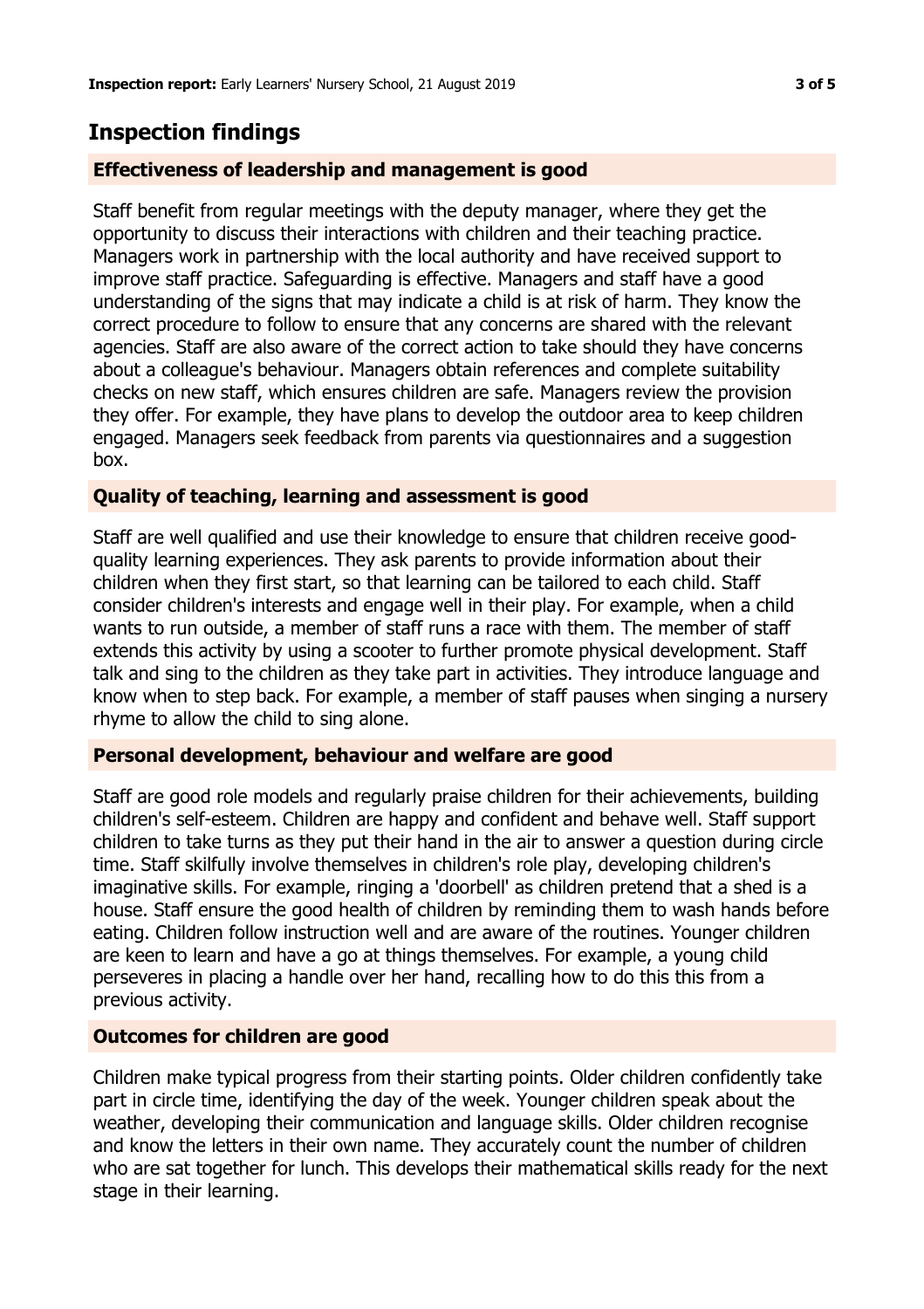## **Setting details**

| Unique reference number                      | EY410668                                                                             |  |
|----------------------------------------------|--------------------------------------------------------------------------------------|--|
| <b>Local authority</b>                       | Leicester                                                                            |  |
| <b>Inspection number</b>                     | 10077647                                                                             |  |
| <b>Type of provision</b>                     | Childcare on non-domestic premises                                                   |  |
| <b>Registers</b>                             | Early Years Register, Compulsory Childcare<br>Register, Voluntary Childcare Register |  |
| Day care type                                | Full day care                                                                        |  |
| Age range of children                        | $1 - 6$                                                                              |  |
| <b>Total number of places</b>                | 70                                                                                   |  |
| Number of children on roll                   | 20                                                                                   |  |
| Name of registered person                    | L E Associates (UK) Limited                                                          |  |
| Registered person unique<br>reference number | RP529794                                                                             |  |
| <b>Date of previous inspection</b>           | 22 August 2018                                                                       |  |
| Telephone number                             | 0116 2763377                                                                         |  |

Early Learners' Nursery School registered in 2010 and is located in Leicester. There are nine members of childcare staff. Of these, six hold appropriate early years qualifications at level 3. The nursery opens from Monday to Friday, all year round. Sessions are from 7am until 7pm. The nursery provides funded early education for two-, three- and fouryear-old children.

This inspection was carried out by Ofsted under sections 49 and 50 of the Childcare Act 2006 on the quality and standards of provision that is registered on the Early Years Register. The registered person must ensure that this provision complies with the statutory framework for children's learning, development and care, known as the early years foundation stage.

Any complaints about the inspection or the report should be made following the procedures set out in the guidance Complaints procedure: raising concerns and making complaints about Ofsted, which is available from Ofsted's website: www.ofsted.gov.uk. If you would like Ofsted to send you a copy of the guidance, please telephone 0300 123 4234, or email [enquiries@ofsted.gov.uk.](mailto:enquiries@ofsted.gov.uk)